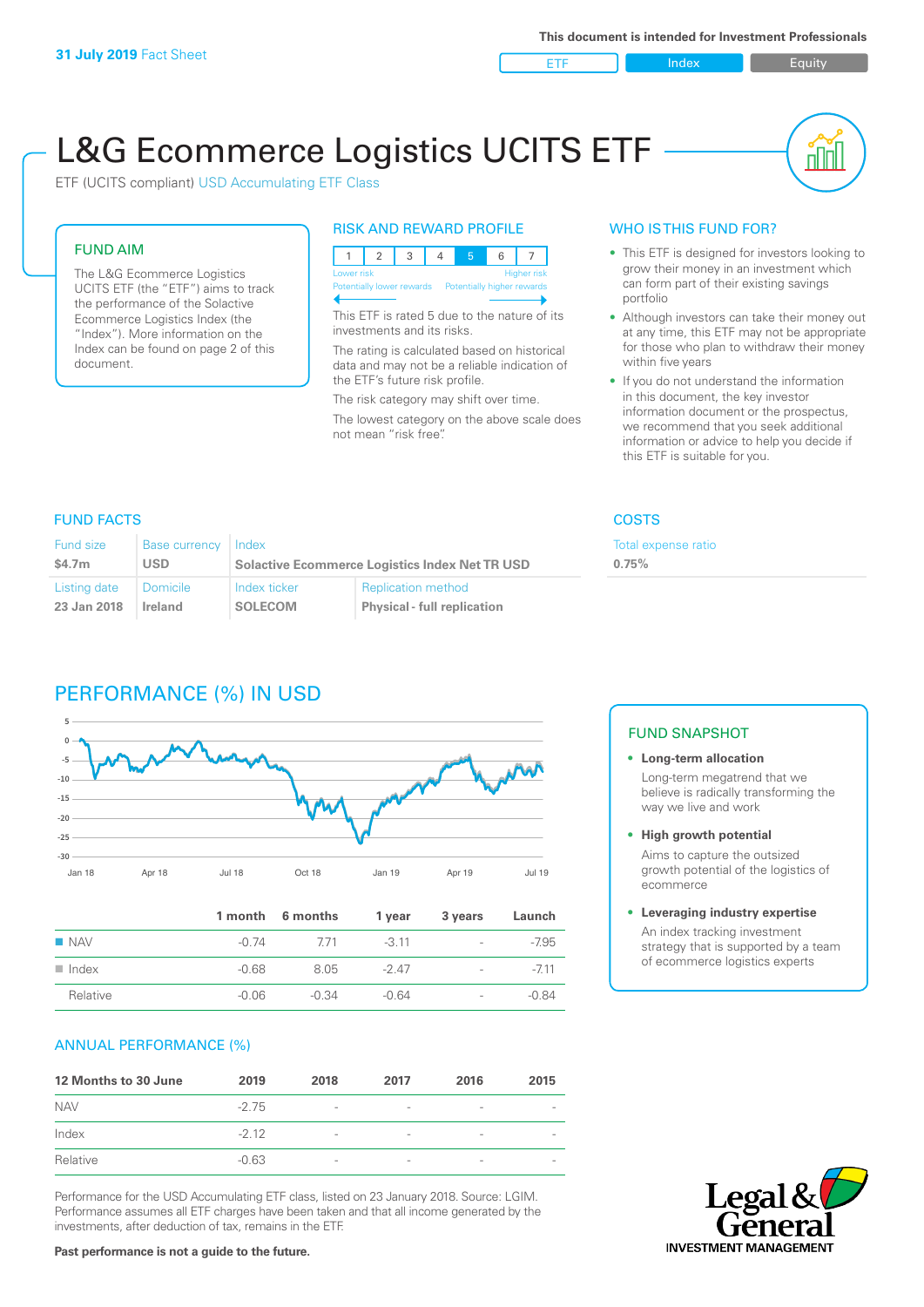# L&G Ecommerce Logistics UCITS ETF

ETF (UCITS compliant) USD Accumulating ETF Class

### INDEX BREAKDOWN

The breakdowns below relate to the Index. The ETF's portfolio may deviate from the below. All data source LGIM unless otherwise stated. Totals may not sum to 100% due to rounding.



#### SECTOR (%)

| $\blacksquare$ Industrials | 547  |
|----------------------------|------|
| ■ Consumer Discretionary   | 22.7 |
| Information Technology     | 16.6 |
| ■ Consumer Staples         | 3.3  |
| $\blacksquare$ Financials  | 2.7  |
|                            |      |



# CURRENCY (%)

| $\blacksquare$ USD | 39.4 |
|--------------------|------|
| $\blacksquare$ JPY | 21.2 |
| ■ EUR              | 17.3 |
| CHF                | 6.5  |
| $H$ HKD            | 4.6  |
| $\blacksquare$ DKK | 3.3  |
| CAD                | 2.9  |
| $\Box$ GBP         | 2.5  |
| $K$ KRW            | 2.4  |
|                    |      |

■ Top 10 constituents 33.9% Rest of Index 66.1% No. of constituents in Index 34

#### TOP 10 CONSTITUENTS (%)

| Manhattan Associates     | 45  |
|--------------------------|-----|
| Panalpina                | 3.3 |
| <b>SAP</b>               | 3.3 |
| <b>DSV A/S</b>           | 3.3 |
| Hitachi Transport System | 3.3 |
| Walmart                  | 3.3 |
| Zalando                  | 3.3 |
| Nippon Yusen             | 32  |
| <b>XPO Logistics</b>     | 32  |
| Rakuten                  | 32  |
|                          |     |

#### INDEX DESCRIPTION

The Index aims to track the performance of a basket of stocks of logistics service providers and technology companies who are engaged in ecommerce.

The Index is comprised of companies which are publically traded on various stock exchanges around the world that provide (i) "logistics" services (i.e. the warehousing of goods or the fulfilment and delivery of goods) or (ii) software solutions to companies that provide logistic services in connection with "ecommerce" (i.e. the buying and selling of goods on the internet). A company is only eligible for inclusion in the Index if (1) it is of a sufficient size (determined by reference to the total market value of the proportion of its shares that are publically traded) and (2) it is sufficiently "liquid" (a measure of how actively its shares are traded on a daily basis).

The universe of companies out of which the Index selection is made is refreshed annually in April. However, the Index is reconstituted semi-annually in April and October in accordance with the full selection criteria and all companies are equally weighted within the Index. On a monthly basis, the weight of each company is assessed and, if any of them exceeds 15% of the Index, the weights of all companies are adjusted so that they are again equally weighted within the Index.

#### INVESTMENT MANAGER

GO ETF Solutions LLP is the investment manager for each of the exchange traded funds (ETFs) issued by Legal & General UCITS ETF Plc and is responsible for the day-to-day investment management decisions for this ETF. The team is highly experienced with respect to all aspects relating to the management of an ETF portfolio, including collateral management, OTC swap trading, adherence to UCITS regulations and counterparty exposure and monitoring.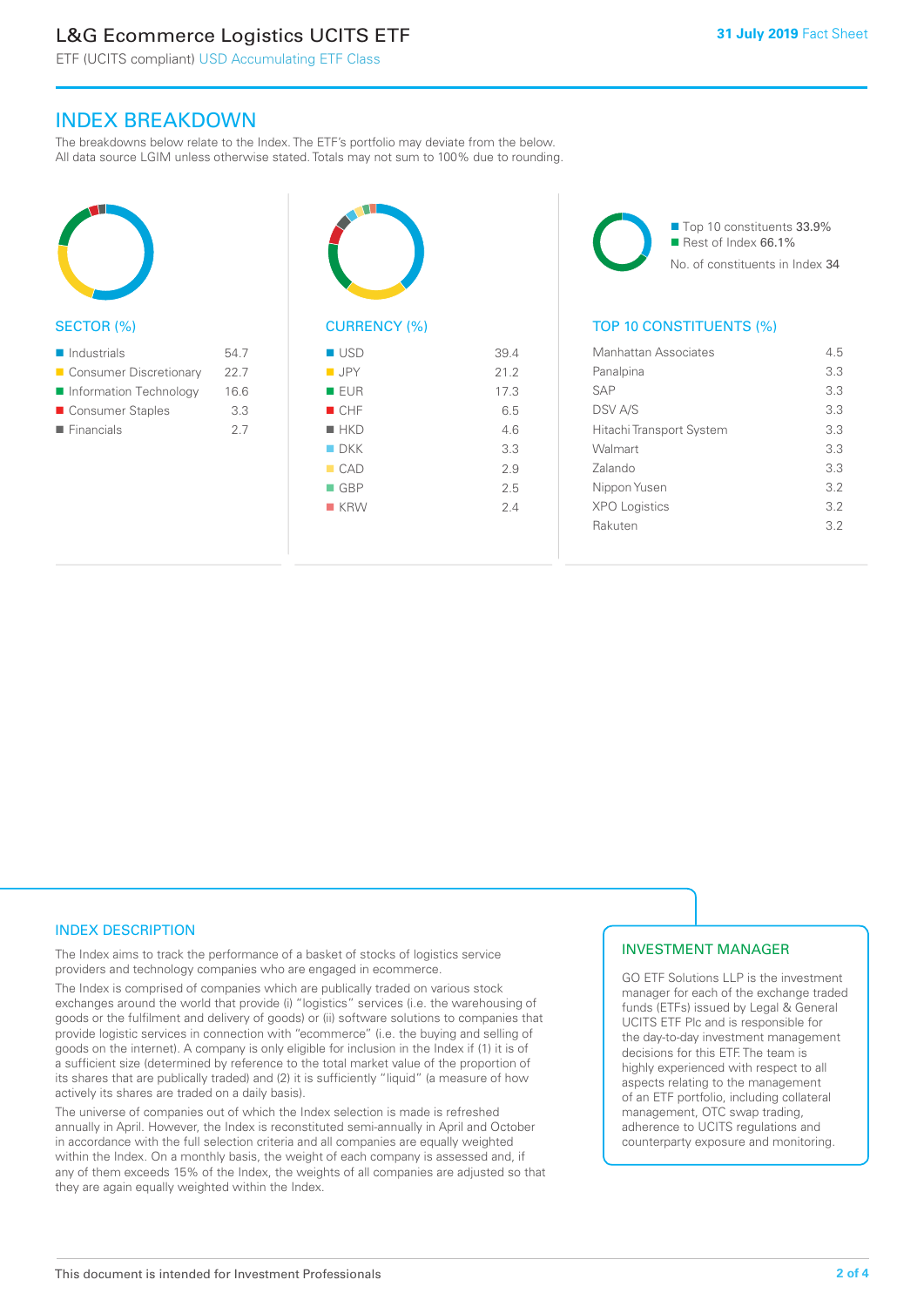# L&G Ecommerce Logistics UCITS ETF

ETF (UCITS compliant) USD Accumulating ETF Class

#### KEY RISKS

- The value of an investment and any income taken from it is not guaranteed and can go down as well as up. You may not get back the amount you originally invested.
- An investment in the ETF involves a significant degree of risk. Any decision to invest should be based on the information contained in the relevant prospectus. Prospective investors should obtain their own independent accounting, tax and legal advice and should consult their own professional advisers to ascertain the suitability of the ETF as an investment.
- The value of the shares in the ETF is directly affected by increases and decreases in the value of the Index. Accordingly the value of a share in the ETF may go up or down and a shareholder may lose some or the entire amount invested.
- The ETF's ability to closely track the Index will be affected by its ability to purchase and/or sell the Index constituents and any legal or regulatory restrictions or disruptions affecting them.
- The ETF's ability to closely track the Index will also be affected by transaction costs and taxes incurred when adjusting its investment portfolio generally and/ or to mirror any periodic adjustments to the constituents of the Index. There can be no certainty that ETF shares can always be bought or sold on a stock exchange or that the market price at which the ETF shares may be traded on a stock exchange will reflect the performance of the Index.
- The ETF is subject to the risk that third party service providers (such as a bank entering into swaps with the ETF or the ETF's depositary) may go bankrupt or fail to pay money due to the ETF or return property belonging to the ETF.
- As the Index includes micro, small and medium-sized publicly traded companies, the ETF is subject to the risk that such companies may be more vulnerable to adverse business or economic events and greater and more unpredictable price changes than larger companies or the stock market as a whole.
- Companies that provide logistics services or software solutions to logistic service providers in connection with ecommerce are particularly vulnerable to changes in business cycles and general reductions in consumer spending resulting from recession or other economic factors. Such factors could lead to a decline in the value of the companies represented in the Index and therefore the ETF.

For more information, please refer to the key investor information document on our website **Z** 

#### TRADING INFORMATION

| <b>Exchange</b>           | <b>Currency ISIN</b> |                      | <b>SEDOL</b>   | <b>Ticker</b> | Bloomberg |
|---------------------------|----------------------|----------------------|----------------|---------------|-----------|
| London Stock Exchange USD |                      | IE00BF0M6N54         | BFOM6N5 ECOM   |               | ECOM IN   |
| London Stock Exchange GBP |                      | IE00BF0M6N54         | BF0M776        | <b>FCOG</b>   | FCOG IN   |
| Deutsche Börse            | EUR                  | DE000A2H9VH7 BFMYF87 |                | FTI H         | ETLH GY   |
| Borsa Italiana            | EUR                  | IE00BF0M6N54         | <b>BF0M787</b> | <b>FCOM</b>   | ECOM IM   |
| NYSE Euronext             | <b>FUR</b>           | IF00BF0M6N54         | BF0M7B0        | <b>ECOM</b>   | FCOM NA   |

The currency shown is the trading currency of the listing.



#### SPOTLIGHT ON LEGAL & GENERAL INVESTMENT MANAGEMENT

We are one of Europe's largest asset managers and a major global investor, with assets under management of £1,015.50 billion (as at 31 December 2018). We work with a wide range of global clients, including pension schemes, sovereign wealth funds, fund distributors and retail investors.

The AUM disclosed aggregates the assets managed by LGIM in the UK, LGIMA in the US and LGIM Asia in Hong Kong. The AUM includes the value of securities and derivatives positions.

### COUNTRY REGISTRATION



#### TO FIND OUT MORE



#### **Index Disclaimer**

The L&G Ecommerce Logistics UCITS ETF (the "ETF") is not sponsored, promoted, sold or supported by Solactive AG. Nor does Solactive AG offer any express or implicit guarantee or assurance either with regard to the results of using the Index and/or Index trade mark or the Index price, at any time or in any other respect.

The Solactive eCommerce Logistics Index Net Total Return (the "Index") is calculated and published by Solactive AG. Solactive AG uses its best efforts to ensure that the Index is calculated correctly. Irrespective of its obligations towards Legal & General UCITS ETF Plc, Solactive AG has no obligation to point out errors in the Index to third parties including, but not limited to, investors and/or financial intermediaries of the ETF. Solactive AG does not guarantee the accuracy and/or the completeness of the Index or any related data, and shall not have any liability for any errors, omissions or interruptions therein.

Neither publication of the Index by Solactive AG, nor the licensing of the Index or Index trade mark, for the purpose of use in connection with the ETF, constitutes a recommendation by Solactive AG to invest capital in said ETF nor does it, in any way, represent an assurance or opinion of Solactive AG with regard to any investment in this ETF. In no event shall Solactive AG have any liability for any lost profits or indirect, punitive, special or consequential damages or losses, even if notified of the possibility thereof.